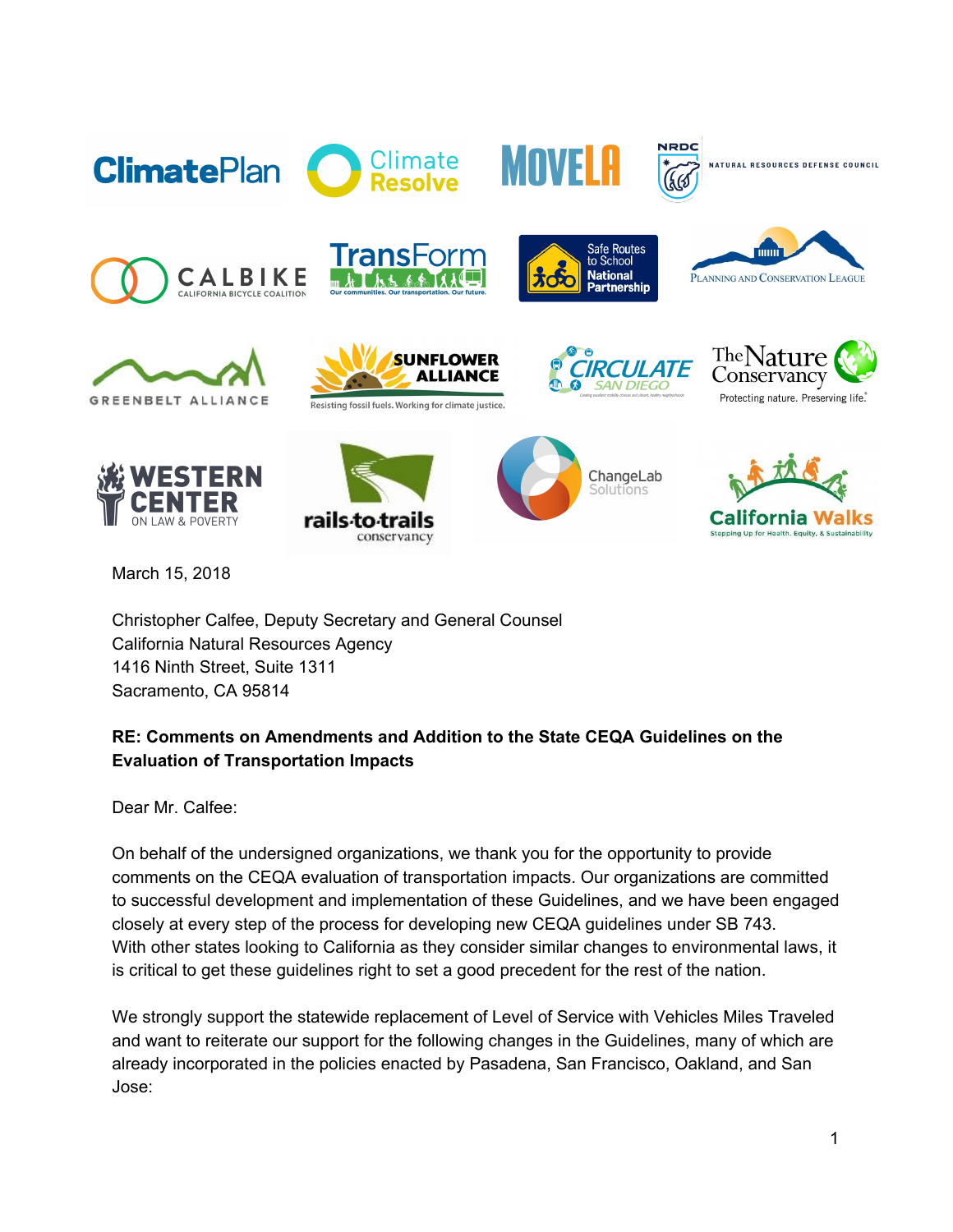- Promoting public health, environmental justice, and climate goals
- Providing guidance that active transportation projects will cause a less than significant impact
- Providing guidance that development within a half-mile of transit stations cause less than significant transportation impacts
- Promoting consistency with adopted Sustainable Communities Strategies when calculating project level VMT
- Providing flexibility and guidance depending on the community, including urban and rural areas
- Allowing jurisdictions to set more stringent VMT standards than what is recommended as a minimum
- Focusing safety considerations to discourage road capacity expansion in the name of safety
- Requiring SCS consistency when using city-wide VMT to analyze transportation impacts

However, we have concerns with the the proposed language, and recommend the following to strengthen and clarify the guidelines, as well as to help further advance social equity:

**1) Apply a VMT-based approach to all projects, including road capacity projects.** We are sorely disappointed that the proposed Section 15064.3(b) exempts roadway capacity projects from using a VMT-based measure of transportation-related environmental impacts. With the proposed rulemaking, the State has determined that the best approach to measuring transportation-related environment impacts is vehicle miles traveled; yet, at the same time, the State has exempted projects with arguably the greatest impact on the environment from using that metric. To close this loophole that threatens California's environment and public health, we will be recommending that Caltrans commit to applying the VMT metric when they are the responsible agency.

**2) Strengthen the VMT threshold over time to align with long range climate goals.** We recognize the hard work that went into determining the proper threshold for measuring the significance of an increase in vehicle miles traveled. We appreciate the alignment of the metric with other State and regional goals, including the currently adopted SB 375 regional targets; Caltrans' Strategic Management Plan; CAPCOA research; and ARB's Scoping Plan. However, each of these benchmarks will be updated over time. To ensure consistency with the State's climate goals and policy framework, the State should commit to regularly updating the threshold in the Technical Advisory to ensure it is aligned with the statewide VMT reductions needed to meet California's climate goals. Specifically, we recommend that the VMT threshold align with ARB's most current Scoping Plan. The 2017 Scoping Plan is based on a 15 percent reduction in total light-duty VMT from the business-as-usual VMT in 2050.

**3) Further advance social equity by including additional measures to protect against potential gentrification and displacement.**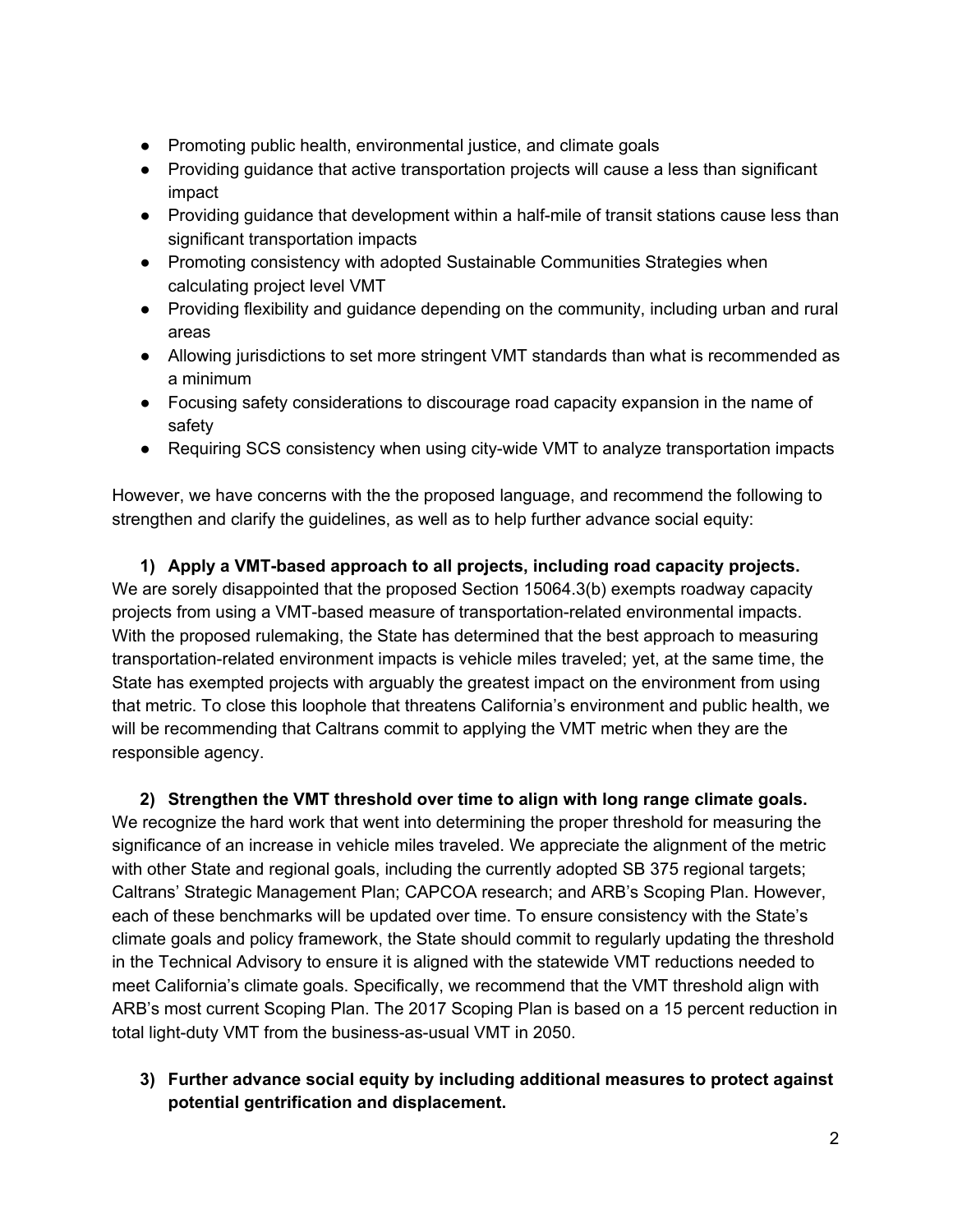The replacement of LOS with VMT will improve transit service and walkability, benefiting low-income households who are more likely to take transit and walk. In addition, the proposed guidelines will help streamline the development process of housing in low-VMT and transit-oriented locations, thereby helping increase the supply of housing options in areas with low transportation costs. However, as neighborhoods change and property values increase with new investment and development, there is risk of gentrification and displacement. Research shows that preserving affordability and avoiding such displacement while building more infill housing avoids increases in VMT.<sup>1</sup> We see a need for OPR's Technical Advisory to recognize the relationship between income and VMT and to address this risk of increased VMT. We recommend the following to be added to OPR's Technical Advisory to encourage affordable housing in infill locations and reduce the risk of displacement:

- Provide high-level recommendations on mitigating the risk of displacement, including best practices from communities across California that have confronted these issues while building more infill and TOD.
- Add a presumption of "less than significant" for all projects that are 100 percent affordable in infill locations, consistent with SB 226.
- Add an additional exception from the presumption of "less than significant" for projects within a half-mile of transit for projects that result in a net reduction in the number of affordable rental units. "Affordable rental units" includes rental dwelling units that are subject to a recorded covenant, ordinance, or law that restricts rents to levels affordable to persons and families of lower or very low income; subject to any other form of rent or price control through a public entity's valid exercise of its police power; or occupied by lower or very low income households. $<sup>2</sup>$ </sup>

**4) Monitor implementation to see if the guidelines are meeting intended results.** We recognize a lot of time and commitment has been put into these guidelines, and many communities and stakeholders alike would like to see real on-the-ground change. We encourage the State to regularly monitor the implementation of these guidelines and OPR's Technical Advisory to see if they are actually working, and if not, to recommend concrete changes. The Governor's Office of Planning and Research Annual Planning Survey provides an opportunity for ongoing monitoring. For example, the State should track regional VMT per capita, city-wide VMT per capita for the major cities, commonly used thresholds of significance, and VMT mitigation strategies. In addition, the State could track the number of new developments, active transportation projects, and road capacity projects that are built as a result of these revised guidelines, potentially through a survey of local jurisdictions.

## **5) Clarify how to determine "consistency" with SCS.**

<sup>1</sup> Why Creating and Preserving Affordable Homes Near Transit is a Highly Effective Climate Protection Strategy,

<sup>&</sup>lt;[http://www.transformca.org/sites/default/files/CHPC%20TF%20Affordable%20TOD%20Climate%20Strat](http://www.transformca.org/sites/default/files/CHPC%20TF%20Affordable%20TOD%20Climate%20Strategy%20BOOKLET%20FORMAT.pdf) [egy%20BOOKLET%20FORMAT.pdf](http://www.transformca.org/sites/default/files/CHPC%20TF%20Affordable%20TOD%20Climate%20Strategy%20BOOKLET%20FORMAT.pdf)>; Developing a New Methodology for Analyzing Potential Displacement, <https://www.arb.ca.gov/research/apr/past/13-310.pdf>

<sup>&</sup>lt;sup>2</sup> This definition of "affordable rental units" is consistent with the Density Bonus Law.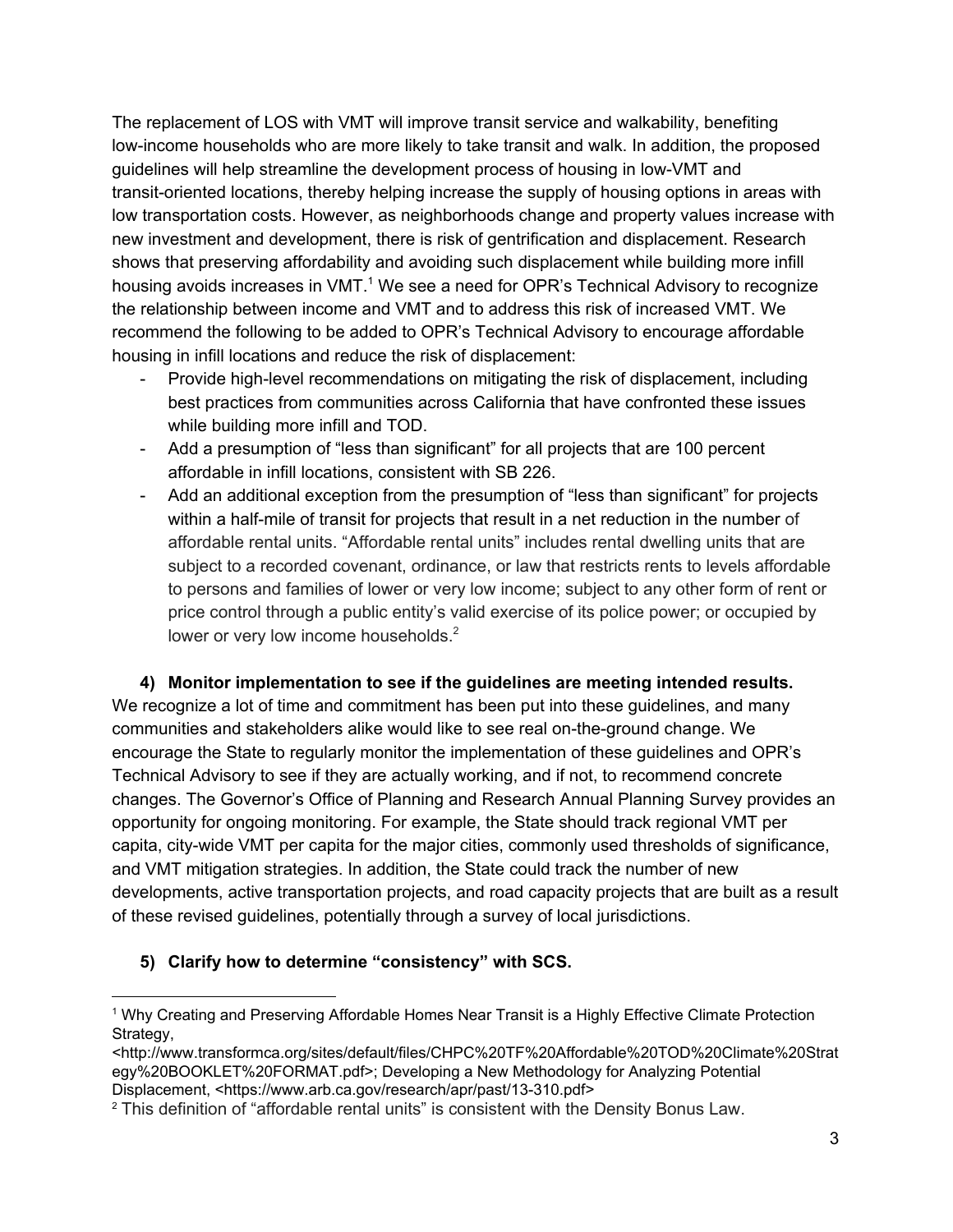We support that OPR's Technical Advisory promotes consistency with Sustainable Communities Strategies (SCS) for both land use projects and land use plans. However, more guidance is needed on what constitutes "consistency." For example, the "Recommendations Regarding Land Use Plans" in the Technical Advisory states that a "plan may have a significant impact on transportation if it is not consistent with the relevant RTP-SCS." If a land use plan allows for new residential development on a greenfield site that is not planned for development in the SCS, but the land use plan promotes compact development within the site, is it consistent with the SCS? We recommend that the Technical Advisory provide further guidance in determining consistency with an SCS. For example, determining consistency should include a comparison between the land use plan and the SCS regarding the 1) conversion of agricultural or natural lands, 2) density of development, 3) mixture of uses, 4) transportation network, and 5) timing or phasing of the land use and transportation investments.

**6) Clarify how to determine "low VMT areas" in map-based screening approach.** We support streamlining projects with VMT reductions, and the map-based screening approach in OPR's Technical Advisory is a simple and effective method for identifying projects with low VMT. However, this approach needs further clarification to ensure it is consistent with the rest of the Technical Advisory. For example, the same indicators of high VMT for projects within a half-mile of transit could be applied to projects within low VMT areas--if a project locates in a low VMT area but has an FAR less than 0.75, more parking than is required by the jurisdiction, or is inconsistent with the RTP-SCS, then the presumption of less than significant may not be appropriate. In addition, we recommend further guidance on how to determine that a project has "similar features" to other development in the low VMT area.

Thank you again for allowing us the opportunity to comment on the guidelines. The revisions have the potential to transform the planning processes and development decisions in many communities in the state and create safe, healthy, walkable and equitable neighborhoods for people of all ages, incomes and abilities.

Sincerely,

Matthew Baker, Policy Director Planning and Conservation League

Laura Cohen, Western Region Director Rails-to-Trails Conservancy

Stuart Cohen, Executive Director TransForm

Tony Dang, Executive Director California Walks